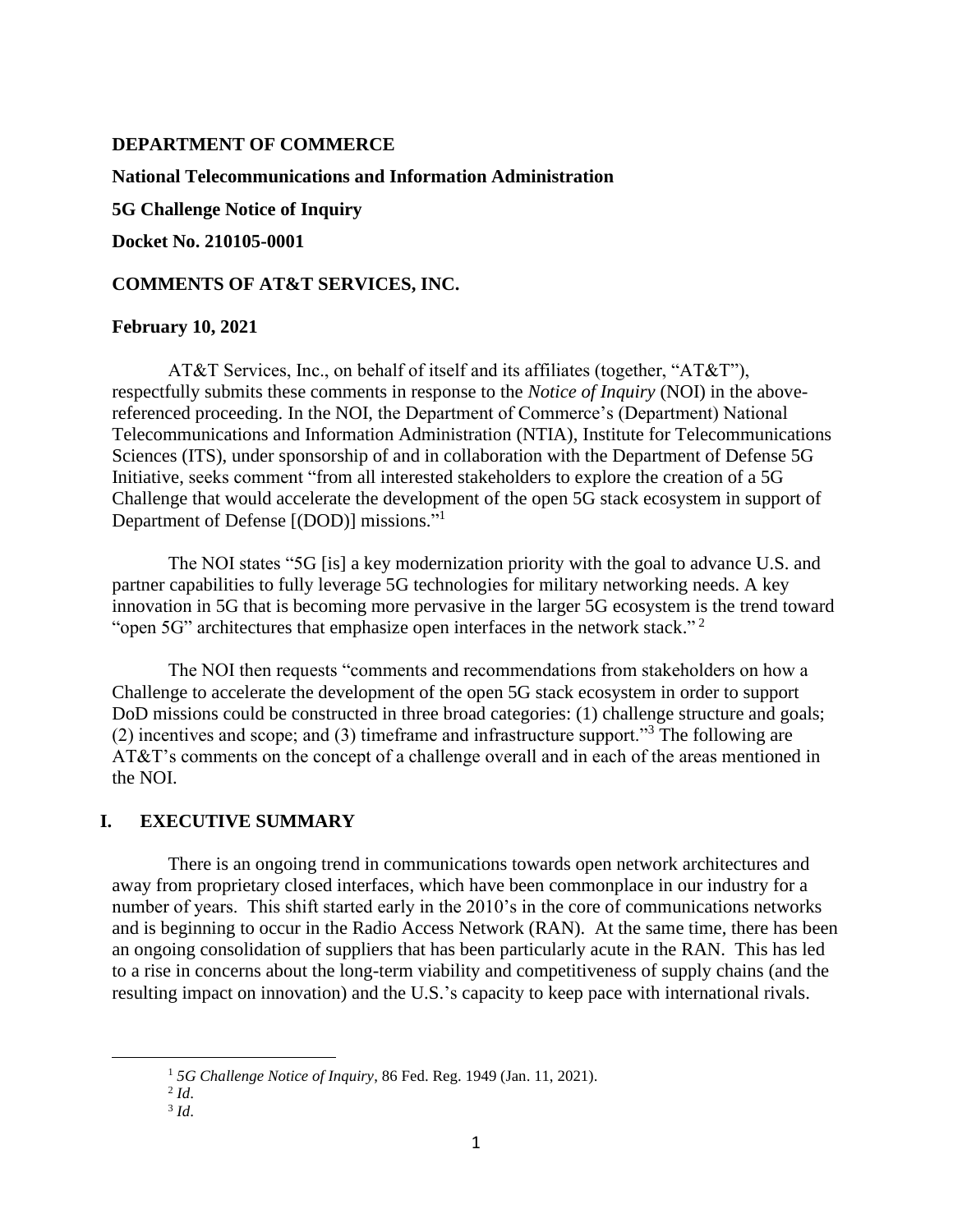Against this backdrop, open networks have the potential to unleash more innovation by shifting the industry towards more open, modular networks. An analogy can be made to what occurred in the IT industry when, as interfaces were standardized, and opened, a wide range of companies providing IT infrastructure emerged. While industry is driving in this direction through groups like the O-RAN Alliance, we are at an inflection point where it is critical that government decisions appropriately set the stage for the future. In short, we need to make an investment in the future to ensure that the requisite scale and opportunities are available to expand the marketplace.

DOD can play a key role in making this future a reality. Congress recognized this in the National Defense Authorization Act (NDAA) for the Fiscal Year 2021 (FY21), in which it instructed DOD to carry out a "demonstration project to evaluate the maturity, performance and cost of covered technologies to provide additional options for providers of fifth-generation wireless network services."<sup>4</sup> The NDAA defines covered technologies as including "disaggregated or virtualized radio access network and core in which components can be provided by different vendors and interoperate through open protocols and interfaces, including those protocols and interfaces utilizing the Open Radio Access Network (commonly known as ''Open RAN'' or ''O-RAN) approach; and one or more massive multiple-input, multiple-output radio arrays." 5

We believe that this Challenge can serve as a focal point, not only to fulfill the statutory requirements under the FY21 NDAA, but also to demonstrate the value of open network architectures. Such action can send a strong signal not only to the U.S. marketplace and investment community but also to our international partners who are making decisions today on how to secure their 5G supply chains. In particular, we suggest DOD, as part of the Challenge, establish a 5G test environment based upon an O-RAN reference architecture. DOD could establish a true plug and play environment open to any vendor that is compatible and with published, open interfaces to ensure interoperability between equipment. This would also extend to the software layer as we discuss in our comments. DOD can use this test environment to evaluate specific use cases for open networks including security, overall maturity, performance and interoperability. This test environment could extend to include both the physical interfaces between various components in the RAN to software. This will help DOD determine how to incorporate O-RAN into its 5G plans.

For its part, AT&T has played a key role in moving the industry towards open network architectures. AT&T is a founder of the Open Network Automation Platform (ONAP) which is now part of the Linux Foundation and focuses on creating a "comprehensive platform for orchestration, management, and automation of network and edge computing services for network operators, cloud providers, and enterprises."<sup>6</sup> AT&T also is a founding member and chair of the O-RAN Alliance whose "mission is to re-shape the RAN industry towards more intelligent, open, virtualized and fully interoperable mobile networks".<sup>7</sup> AT&T also serves on the boards of the Open Networking Foundation (ONF), the Open Infrastructure Foundation, and the Cloud

<sup>4</sup> See NDAA FY2021 Section 225 p. 88

*<sup>5</sup> Id.* 

<sup>6</sup> [www.onap.org](http://www.onap.org/)

<sup>7</sup> [www.o-ran.org](http://www.o-ran.org/)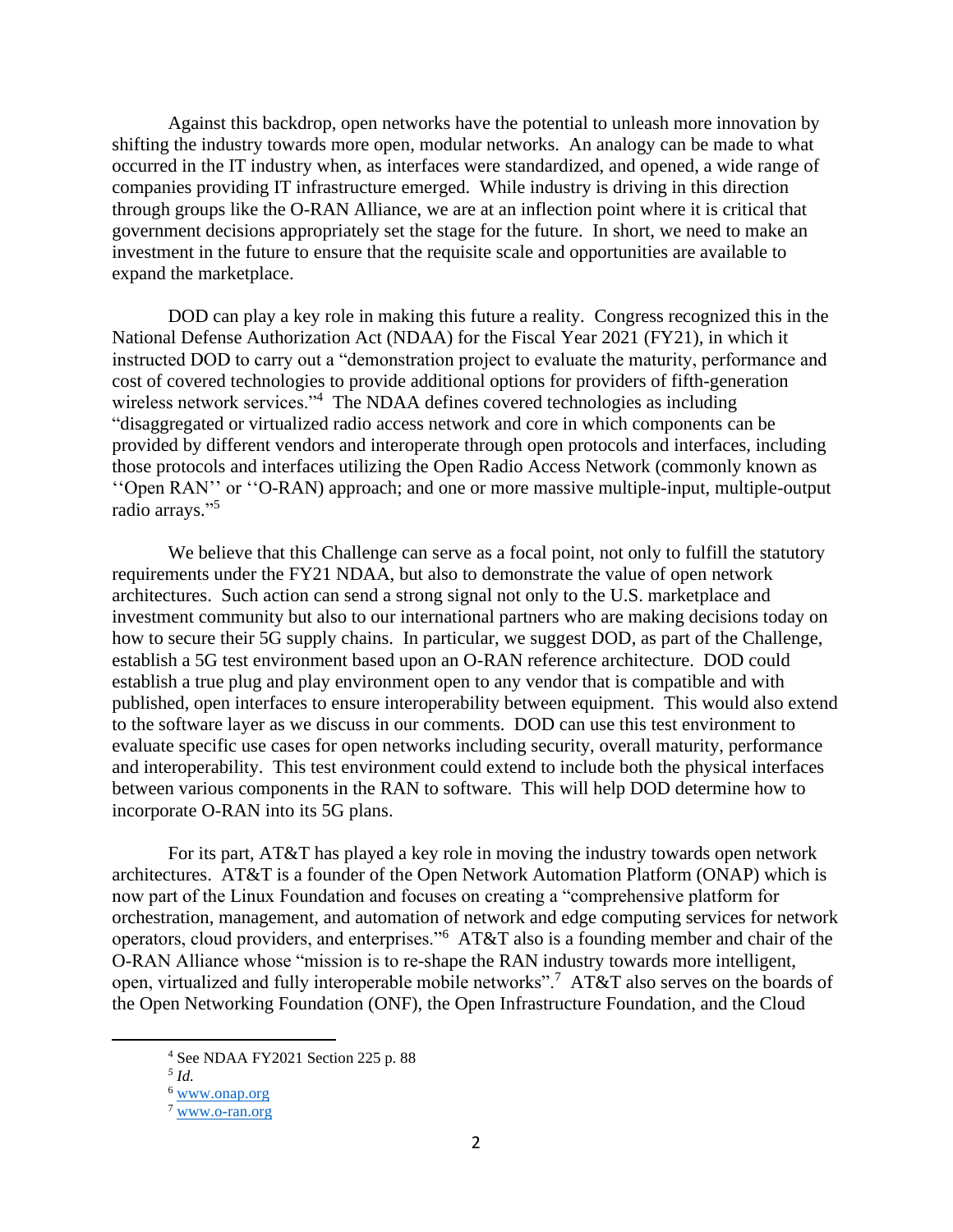Native Computing Foundation and is a member of the Telecom Infra Project. Moreover, AT&T has extensive experience in constructing lab environments, given the leadership of AT&T Labs, and in operationalizing complex architectures that consist of multiple components as would be required in an O-RAN configuration. AT&T looks forward to working with DOD to bring this vision to reality. The following are more detailed comments on the specific issues raised in the NOI.

## **II. INTRODUCTION**

#### A. Industry Trend Towards Open Networks

At the outset, it is important to consider trends towards "open" networks that are already occurring in industry. An understanding of the various efforts underway will help identify areas where a challenge could be most effective in accelerating development.

The communications industry has been shifting towards more "open" network architectures for several years. As discussed in the *National Security Telecommunications Advisory Council (NSTAC) Report to the President on Advancing Resiliency and Fostering Innovation in the Information and Communications Technology Ecosystem: 5G Appendix, 8* telecommunications operators traditionally built networks by interconnecting components that provide various network functions with standardized interfaces, including switches, routers, access nodes, multiplexors, and gateways. Most of these network functions were implemented as integrated and closed systems – unique hardware tightly bundled with unique and inseparable software, along with a vendor-specific management and automation system. For operational ease, network operators traditionally would use one or two vendors for a given class of network components. Since most deployed network hardware components were infrequently replaced, vendor lock-in for both hardware and software emerged, with limited options for upgrading as technology advances."<sup>9</sup>

Over the past decade this paradigm has begun to change as network operators transform from a hardware centric model to software defined networks.<sup>10</sup> In this new model, the hardware consists of standardized and commoditized hardware, which can be independently selected and upgraded to benefit from technology advances. The same hardware can support multiple network functions, which are implemented through software as virtual network functions running on commodity hardware. This software-based approach allows network operators to scale their networks to match demand and helps ensure maximum utilization of network resources.<sup>11</sup>

The move to a software-based construct requires disaggregation of the hardware and software and enables a high degree of operational automation. This migration started in our core

<sup>8</sup> *NSTAC Report to the President on Advancing Resiliency and Fostering Innovation in the Information and Communications Technology Ecosystem,* The President's National Security Telecommunications Advisory Council, (Sept. 3, 2019) at Appendix A: 5G Case Study.

<sup>&</sup>lt;sup>9</sup> NSTAC report 5G Appendix at A-4.

<sup>&</sup>lt;sup>10</sup> For example, AT&T has had an ongoing network transformation program underway for several years. See [https://about.att.com/content/dam/snrdocs/7\\_Tenets\\_of\\_ATTs\\_Network\\_Transformation\\_White\\_Paper.pdf](https://about.att.com/content/dam/snrdocs/7_Tenets_of_ATTs_Network_Transformation_White_Paper.pdf)

<sup>&</sup>lt;sup>11</sup> NSTAC report 5G Appendix at A-5.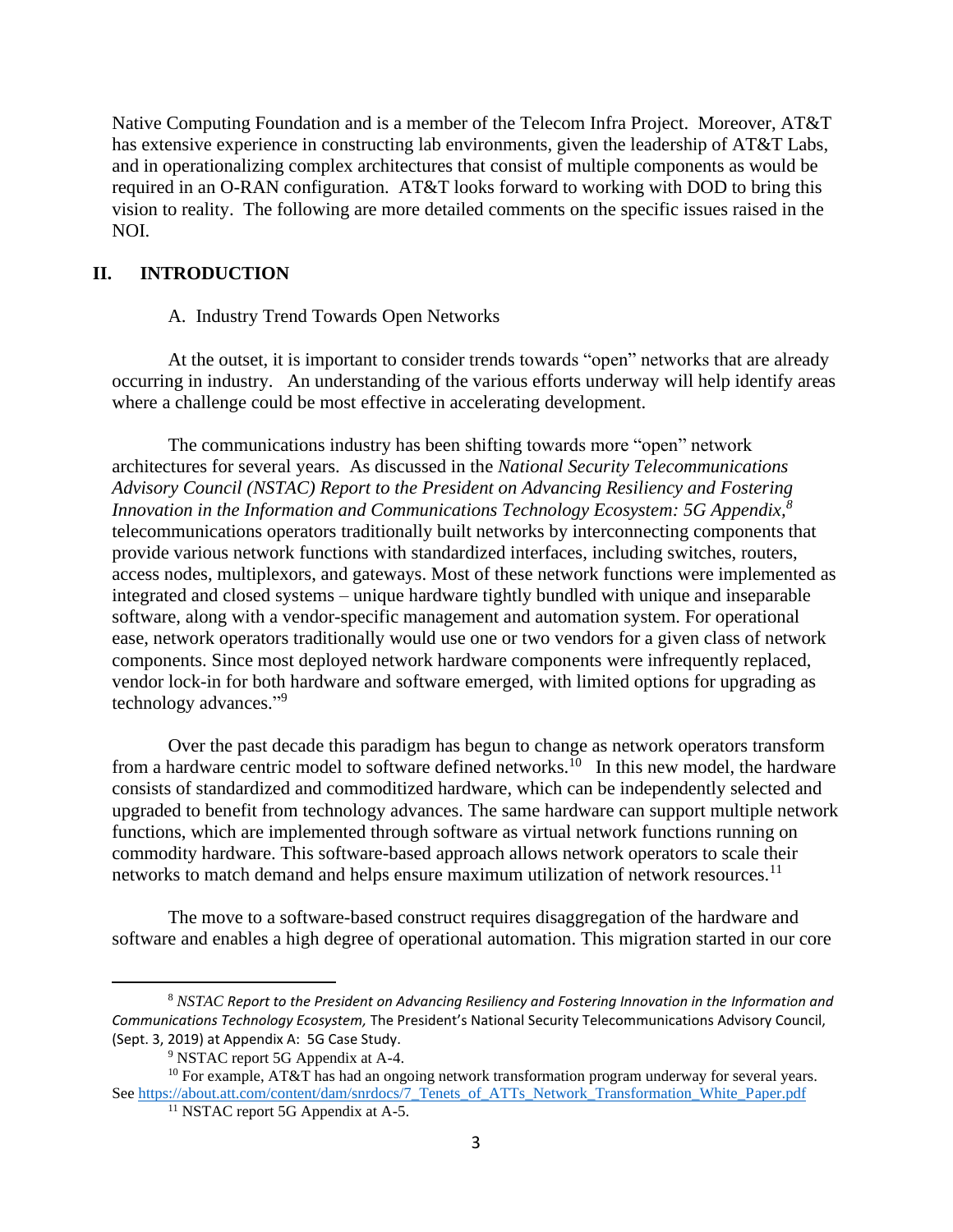networks. For example, in 2017, more than 50 of the largest network and cloud operators representing 70 percent of the world's mobile subscribers formed the ONAP project to deliver an open, standards-driven architecture and implementation platform. ONAP seeks to rapidly instantiate and automate new services and support complete lifecycle management of these software-based virtual network functions. As a result, operators can leverage their existing network investments while accelerating the development of a vibrant virtual network function ecosystem.<sup>12</sup>

While ONAP focused on core infrastructure, these same developments are now occurring in the radio access network (RAN) led by the O-RAN Alliance.<sup>13</sup> The RAN portion of wireless networks contains wireless base stations which are connected to each other and to the Enhanced Packet Core or 5G Next Generation Core network. There are multiple components within each base station, most importantly are the radio remote unit (at the antenna) and the baseband unit along with associated software. These components are typically connected by fiber and interoperate via a front haul interface, the Common Public Radio Interface (CPRI). In traditional wireless RAN deployments, vendors maintain key connections as proprietary/closed interfaces. For example, in the past a component from Company A (such as a radio) could not communicate with a component from Company B (such as a baseband unit), and individual base stations from one vendor would have limited interoperability with base stations from another vendor. This required network operators to build networks with fully integrated solutions from a single vendor. Thus, while many operators use multiple RAN suppliers, the operators typically needed to build with single vendor's equipment in any given geographic area.<sup>14</sup>

The O-RAN Alliance is seeking to open and standardize these interfaces and move from dedicated proprietary hardware to commodity hardware. This will allow different vendors to provide radio units, baseband units, and backhaul, and for network operators to shift to modular networks with different components and software sourced from different suppliers. The result is much greater vendor diversity.

### B. 5G Supply Chain and Open RAN

Another component that has factored into the aforementioned industry trends are the long-term implications for the wireless marketplace resulting from the consolidation of suppliers—particularly in the RAN where there are a limited number of suppliers.<sup>15</sup>

The combination of increased competition from China along with the consolidation of vendors has decreased vendor diversity and created challenges for new entrants. Upfront costs related to labor, equipment, and research and development all work to discourage new communications vendors from competing with established players.<sup>16</sup> However, the migration towards open networks may provide an opportunity to correct this by driving the industry toward

<sup>&</sup>lt;sup>12</sup> See [www.onap.org](http://www.onap.org/)

<sup>&</sup>lt;sup>13</sup> See [www.o-ran.org](http://www.o-ran.org/)

*<sup>14</sup> Id.*

<sup>15</sup> Comments of AT&T Services Inc. *National Strategy to Secure 5G Implementation Plan* docket No. 200521-0144 (AT&T Comments on 5G Implementation).

<sup>16</sup> *Id.*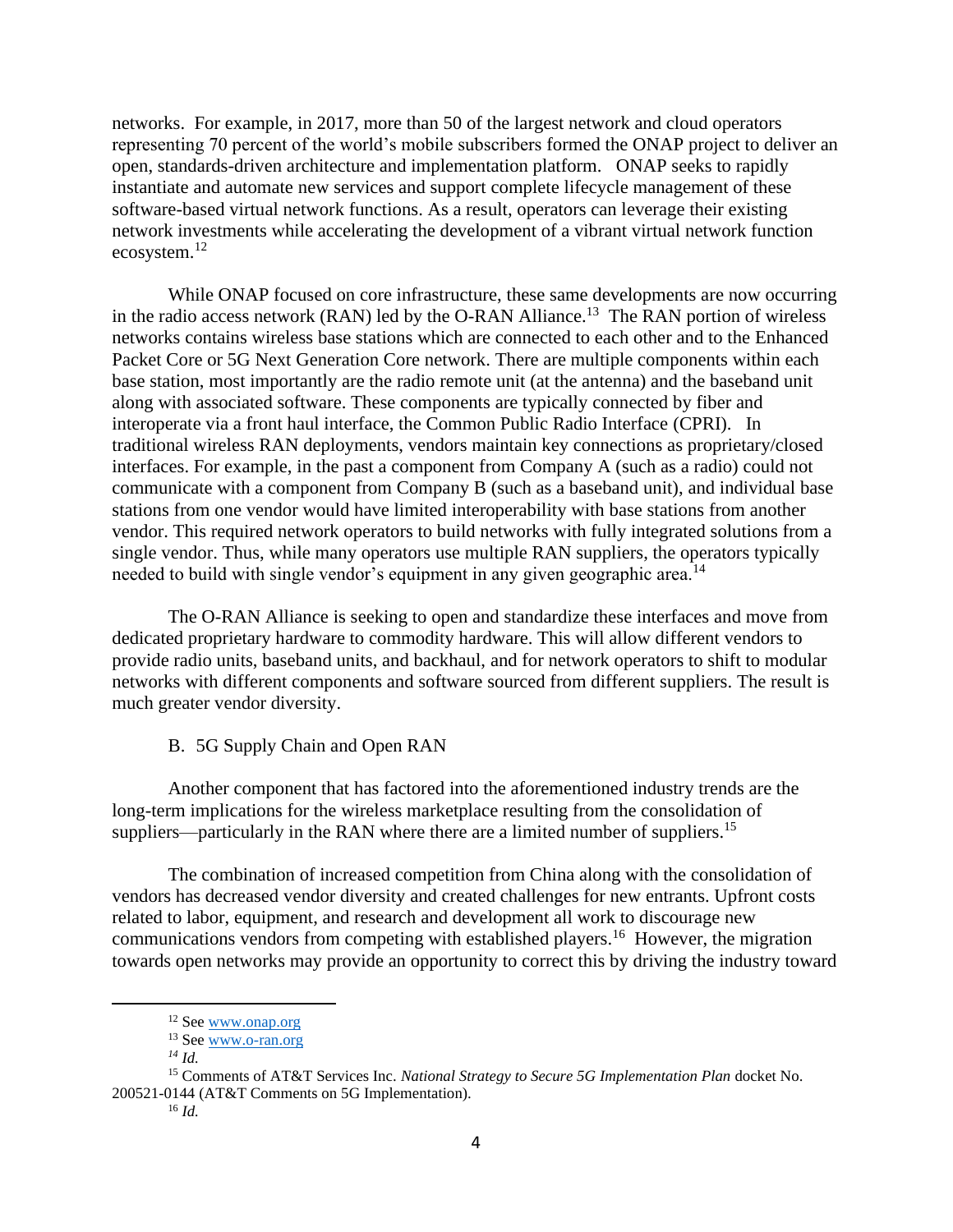a more interoperable, modular network design that will foster competition between suppliers and lower barriers to entry. It is critical that the U.S. put in place the right policy framework to allow the technical solutions championed by these groups to succeed. In effect a down payment on a more diverse supply chain in the future.

#### C. Open Networks and Security

Open network architectures can also benefit security. Open architectures allow the operator to fully control the security of the network, ultimately enhancing the operational security of their network. One benefit is greater visibility to security events: A network operator will have direct access to more data about network performance because the components are disaggregated and connected through open interfaces. This will allow them to gain more security insights about potential security problems earlier. Data will be finer-grained and represent activities between network functions that were previously hidden by internal vendor interfaces. Further, data about the running state of network functions will be more easily available through open management interfaces. This data can be combined with security log data to drive root cause analysis.

Another security benefit is that operators can shift the security capabilities closer to the edge of the network and stop attacks closer to the source. The introduction of open interfaces in the RAN allows the operator to distribute security analytics throughout the network and move RAN monitoring to the edge. This creates opportunities to create edge-focused analytics that speed the detection of network attacks and drive closed-loop actions at the RAN which blocks malicious traffic from reaching the Core. Rapid detection and response enables efficient and more secure support of mobility services, especially IoT services by more effectively preventing DDoS attacks on the RAN by rogue mobile devices. Distributed security analytics allows an operator to share insights between the RAN and core, as well as between different RAN locations. Such insights can be used to take measures to protect radio units adjacent to a unit under attack, or to use insights about the core to protect potentially vulnerable RAN units.

Open networks will also allow operators to integrate best in class security platforms with open interfaces defined to be secured using modern, industry standard security protocols. Since security platform vendors typically provide native support for standard protocols and interfaces, the operator can integrate new security platforms without implementing custom adaptors for vendor proprietary protocols and interfaces. Furthermore, network function vendors will deliver regular protocol updates to stay current with the protocol releases, allowing operators to stay current with industry best practices at no extra cost.

Finally, open networks can speed the complete automation of network management. Automation enables zero-touch management which eliminates the security risks inherent in human access to network functions (NF). Such risks include the threat of humans accidentally altering the security posture of a network function or maliciously harvesting credentials, changing configurations, or implanting malware within the network. Automation also increases closed loop response to changes in the network. For example, by using an open management interface for checking the security posture of a network function, the operator can quickly detect and fix degraded configurations through closed loop management. Open networks will also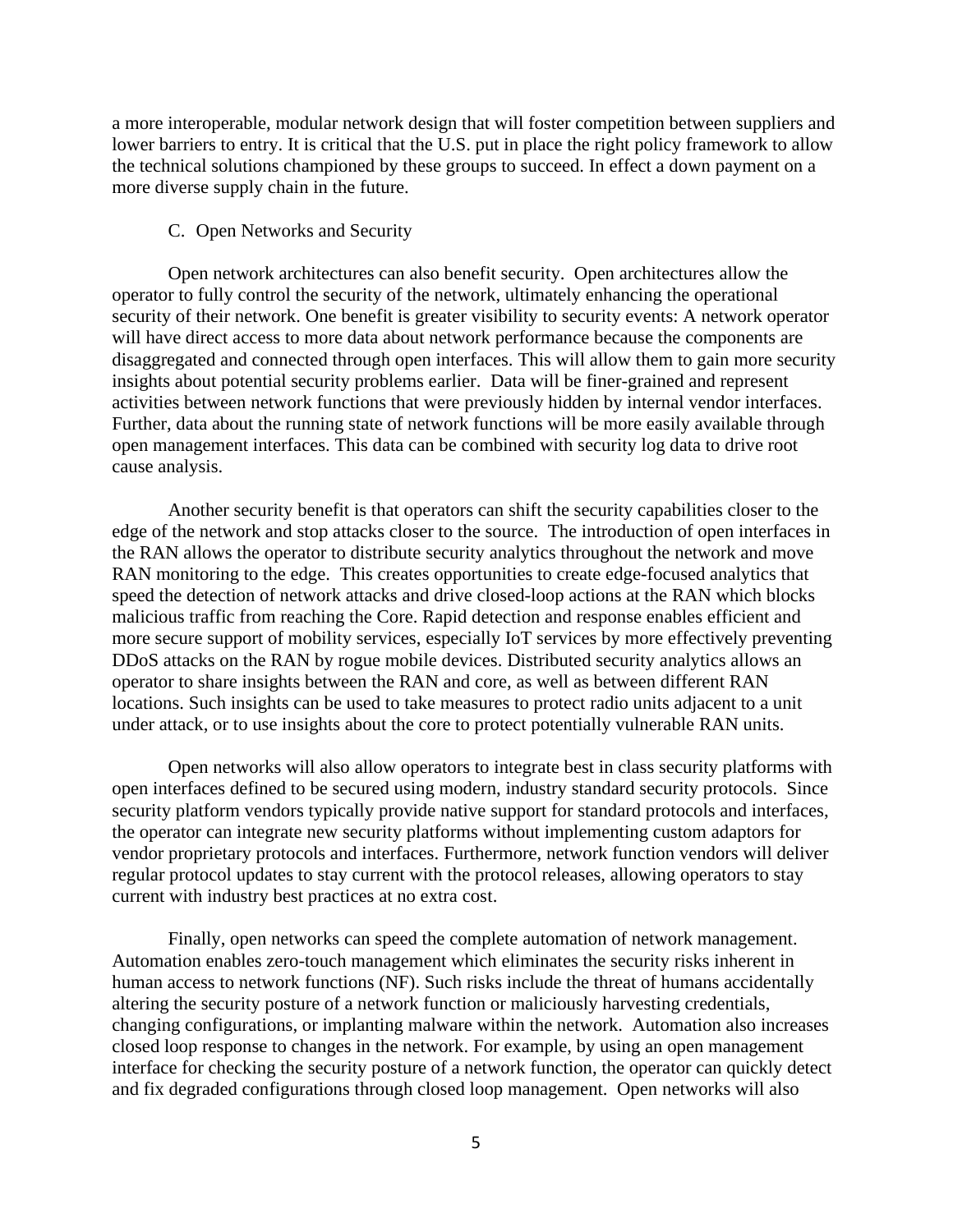increase the speed with which operators can install software and operating system security patches, thus enabling the operator to minimize the amount of time a vulnerability is in the network.

## D. Role of DOD

Both NTIA and DOD can play a key role by championing the technology within government. As we highlighted in our comments to NTIA on the *National Strategy to Secure 5G Implementation Plan*, the U.S. government can play a key role in supporting the development of open and interoperable wireless networks, collaborating with industry to facilitate the development of global 5G standards and open-source software, promoting research and development of open technologies and supporting vendor diversity and "open" platforms worldwide outside the  $U.S.<sup>17</sup>$ 

In particular, DOD can use the Challenge a test environment, either in a testbed or smallscale deployment, to demonstrate how an O-RAN Alliance compatible architecture is deployed and at the same time fulfill DOD's mission requirements. Such an environment should be predicated on the use of open RAN compatible equipment, including ensuring equipment is not only open RAN compatible but also has published specifications on their interfaces to ensure an open environment where all vendors can plug-and-play in this space. This should also include open interfaces to the applications that would run over such a platform to ensure that if an operator used controllers from different vendors, that software would not have to be revised or rewritten to accommodate different suppliers thereby ensuring the greatest level of compatibility and openness. Such an environment can also serve a key role in addressing critical issues to the success of open RAN including network security, completeness and maturity.

In this context, the following are our responses to specific questions raised in the NOI.<sup>18</sup>

# **III. CHALLENGE STRUCTURE & GOALS**

*A. How could a Challenge be structured such that it would take advantage of DOD's role as an early U.S. Government adopter of 5G technology to mature the open 5G stack ecosystem faster, encourage more participation in open 5G stack development including encouraging new participants, and identify any roadblocks to broader participation?*

More important than the specific mechanics of how the challenge is structured is to ensure that a Challenge is based on O-RAN Alliance specifications or otherwise open interfaces to ensure that equipment is truly interoperable. This should expand beyond not only the hardware interfaces, such as those between the radio, baseband or hardware and software, but also to ensure that software can be written across multiple vendors' controllers. Ensuring true interoperability means that applications will not stand as an impediment to changing out equipment or moving to a more modular design. The specifications also should be published, open and non-proprietary. There are many examples today of different vendors interoperating

<sup>17</sup> *Id*.

*<sup>18</sup> Id.* at *10-13*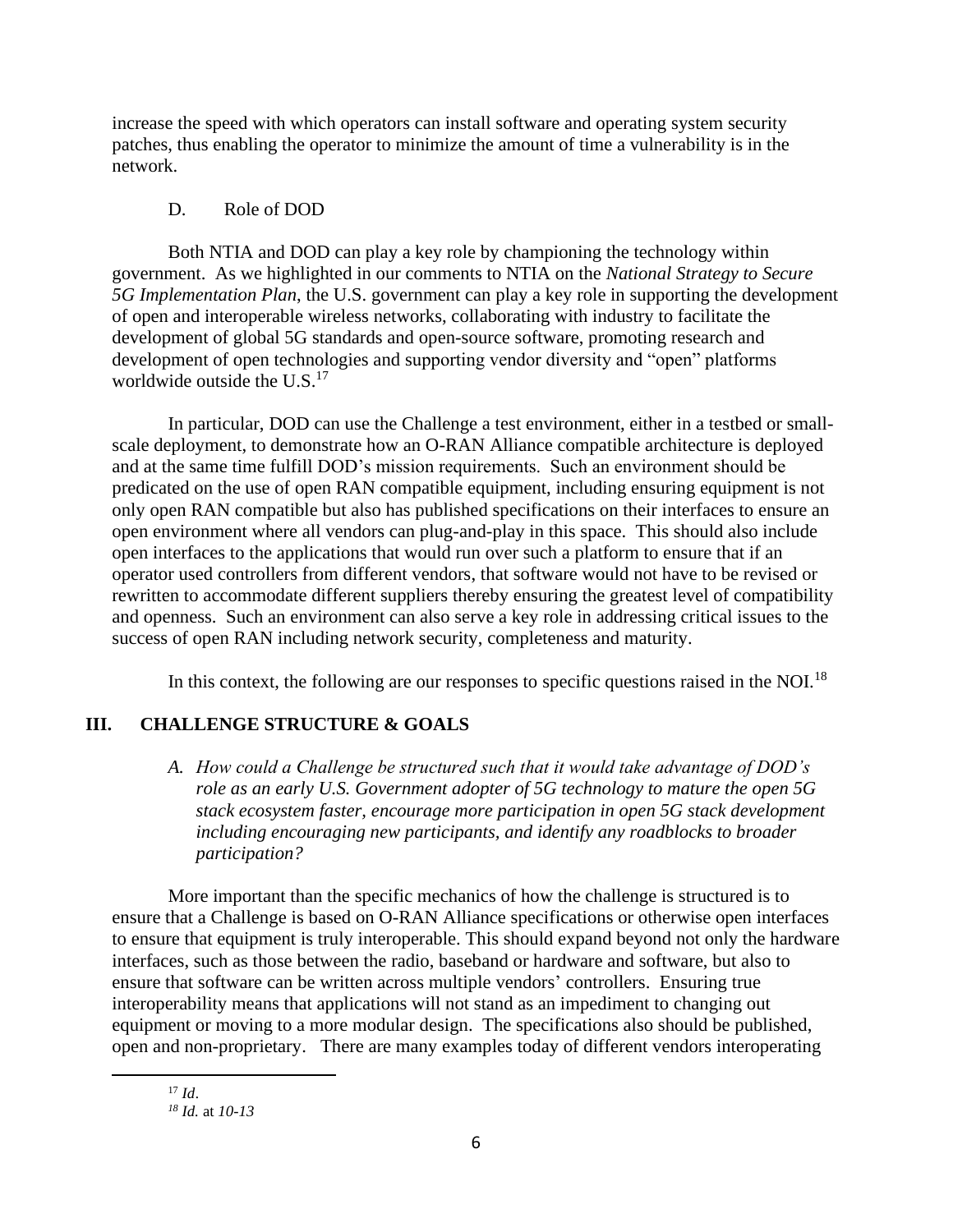but in many of those instances the specification is proprietary. A key role for DOD could be to build a base platform compatible with the O-RAN Alliance specifications and allow for anyone to participate. The key interfaces to test for interoperability and openness include the open front haul interface between the Radio Unit and the Distributed Unit (RU/DU) or what is commonly referred to as an CPRI or eCPRI interface. It is also important to ensure open APIs in the mid haul interface between the CU/DU and software that may be resident on the platform. In terms of the mechanics of the Challenge, it could be modeled after the numerous previous challenges DOD has performed such as the Spectrum Collaboration Challenge (SC2) hosted by DARPA.<sup>19</sup>

# *B. How could a Challenge be structured to focus on the greatest impediments to the maturation of end-to-end open 5G stack development?*

A Challenge should focus largely on the Radio Access Network (RAN) and associated software. As noted above, there is a need for software that is compatible between multiple vendors controllers. The O-RAN Alliance has formed the O-RAN Software Community which is "a collaboration between the O-RAN Alliance and Linux Foundation with the mission to support the creation of software for the Radio Access Network.<sup>"20</sup> A DOD Challenge could be constructed to focus on both of these areas. The DOD could also examine how these software solutions can be tailored to meet DOD's mission requirements.

*C. What should be the goals of a Challenge focusing on maturation of the open 5G stack ecosystem? How could such a Challenge be structured to allow for the greatest levels of innovation? What metrics should be used in the assessment of proposals to ensure the best proposals are selected?*

As noted above we believe a Challenge should be focused on incentivizing the maturation of open RAN and open RAN related software. There are a variety of metrics that could be used to measure success. For example, if DOD were to create a test environment, some gauges might be: How much equipment is successfully implemented? What are the impacts on network performance or latency? How can we validate that the equipment has properly mitigated security threats? Another critical metric is a measure of the "openness" ecosystem. Quantifying the degree to which participants program O-RAN attributes into their solutions is essential.

For security, DOD could engage with the National Institute of Standards and Technology (NIST), which recently established a 5G security test bed. This would be a means to partner with NIST and industry on the development of zero trust architectures for open networks, to measure or test interoperability or a traffic simulator to measure performance and traffic dynamics. NIST is presently building its test lab at the National Cybersecurity Center of Excellence (NCCOE) and DOD can gain synergies by partnering with NIST. AT&T is a founding partner and key contributor to this initiative.

*D. How will the open 5G stack market benefit from such a Challenge? How could a Challenge be structured to provide dual benefit to both the Government and the open* 

<sup>19</sup> <https://archive.darpa.mil/sc2/wp-content/uploads/2019/02/SC2-Rules-Document-V3.pdf>

<sup>20</sup> <https://www.o-ran.org/software>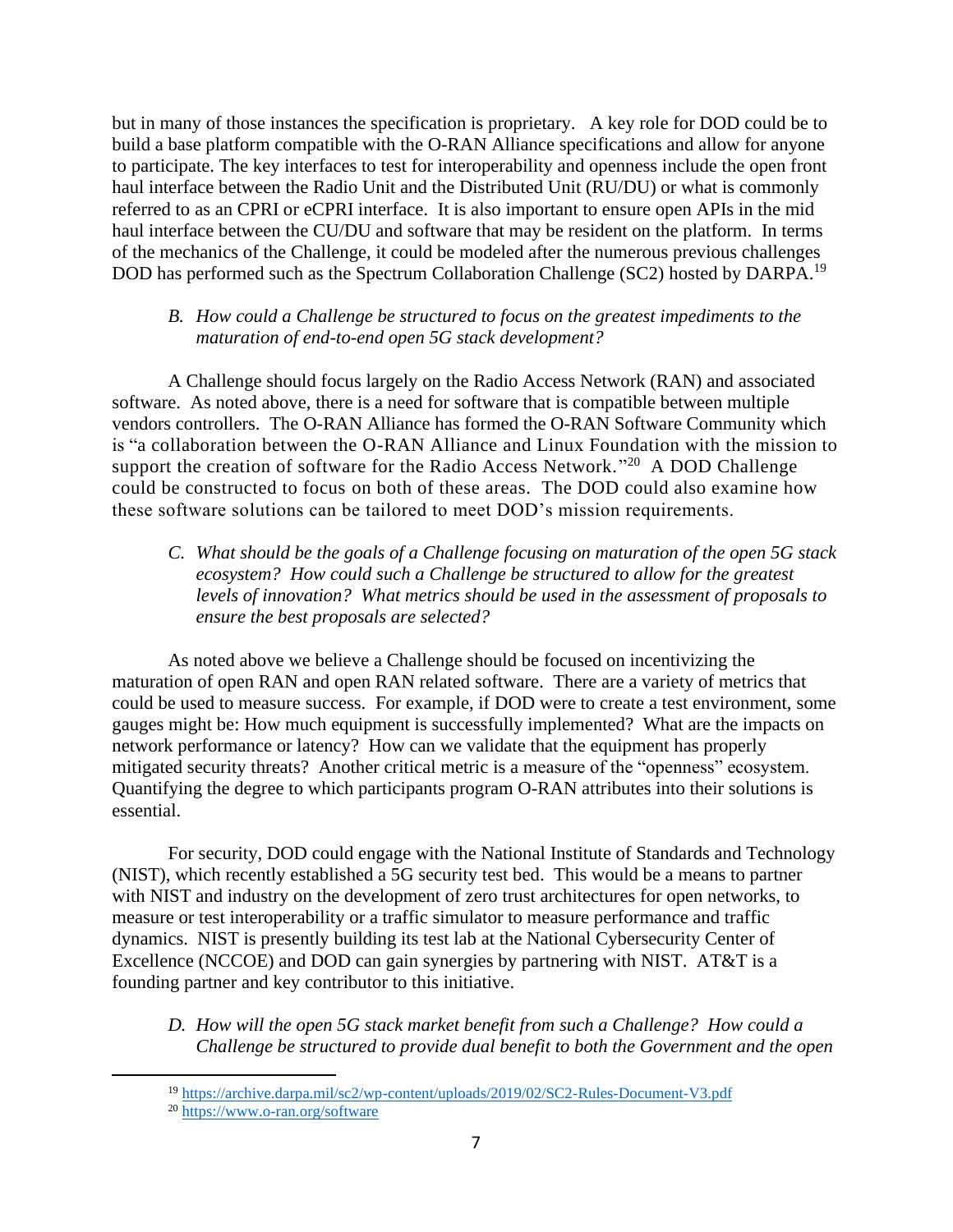#### *5G stack market?*

In our view, DOD can play a vital role in demonstrating the viability of open RAN. We are at a critical global inflection point where countries are developing their national 5G and beyond strategies and many are considering to what extent they will allow certain untrusted vendors into their marketplace. Open RAN focuses less on specific suppliers and more on openness, and if the U.S. Government can demonstrate successful open ecosystem trials and architecture, that may provide the confidence for other nations to more aggressively support open RAN. In this context, DOD and broader U.S. government support is effectively a down payment to increase the prospects for open RAN over the long term while the technology is taken to scale.

This nascent shift in network architecture presents a particularly important opportunity for the United States, which has typically led the world in developing innovative software-based applications. With its planned engagement, DOD can help set a common target or objective to strive for and leverage its procurement capabilities to drive the private sector towards open RAN compatible architectures. DOD's involvement can also help establish expectations and normalize a service delivery architecture across the market, as well as help address perceived security concerns around open architectures.

### **IV. INCENTIVES & SCOPE**

A. *What are the incentives in open 5G stack ecosystem development that would maximize cooperation and collaboration, promote interoperability amongst varied open 5G stack components developed by different participants, and mature desired featured sets faster with greater stability*?

DOD can leverage its procurement capabilities to provide a major incentive for the use of open RAN compliant equipment, software and applications. If DOD develops a reference architecture based upon O-RAN Alliance specifications and uses that architecture in certain DOD procurements that may fit the criteria for an open RAN application, DOD will drive suppliers to support open interfaces. Doing so is consistent with long-established preferences for a competitive environment for government<sup>21</sup> with the caveat that an open RAN architecture may not be appropriate in all instances, DOD will have to determine when and where and for what use cases it may be most appropriate. DOD can use the proposed test bed or environment to ensure that open interfaces are readily available and can scale to meet demand and performance expectations for DOD missions.

Congress also included the Using Strategic Allied (USA) Telecommunications Act in the NDAA FY2021 legislation. The legislation would establish a Public Wireless Innovation Fund to be administered by NTIA in consultation with NIST, DHS, DARPA, and the Director of the Intelligence Advanced Research Projects Activity of the Office of the Director of National Intelligence to set up a grant program to support the development and commercial application of, among other things, accelerating the development of open interface standards-based compatible, interoperable equipment set forth by organizations such as O-RAN. There may be an opportunity to structure the challenge to partially take advantage of this program.

<sup>21</sup> AT&T Comments on 5G Implementation at 4.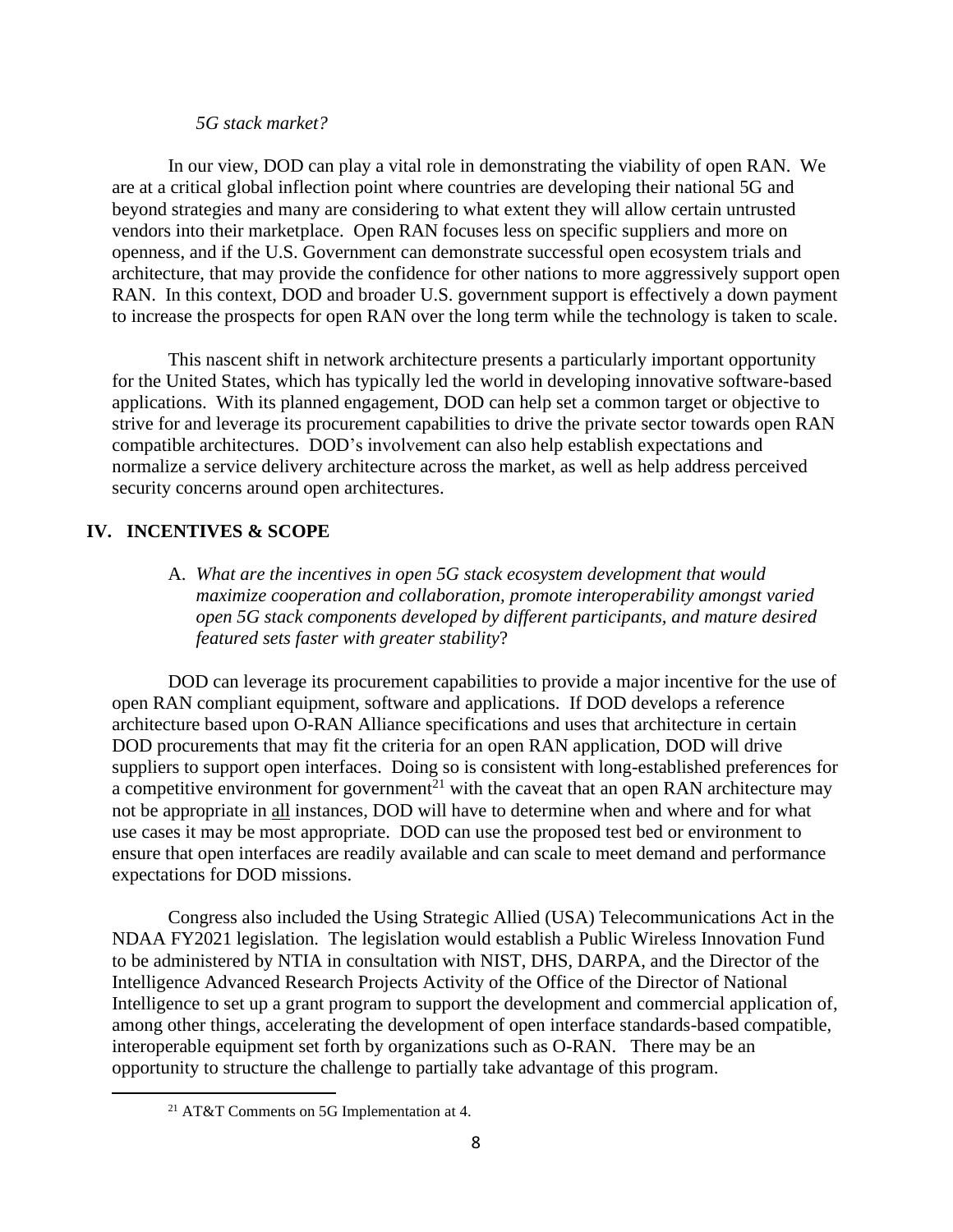### B. *Could a Challenge be designed that addresses the issues raised in previous questions and also includes test and evaluation of the security of the components*?

As noted above, a clear benefit of such a challenge could be to demonstrate how to deploy open networks in a secure fashion. There are a variety of ways this can be done employing concepts like zero trust<sup>22</sup> networking in which it is assumed that an attacker is present in the environment, each network function is protected against attacks and breaches, and the network can be deployed with security controls that limit internal lateral movement. An open network lends itself to the implementation of a zero-trust architecture that enforces a consistent security posture for all network functions because security will be defined as part of each open interface. Security will be enabled on each component of a network as it is deployed. For example, authenticity, integrity, and confidentiality will be enabled on each open interface and the runtime credentials will be provisioned automatically. Similarly, each component will be configured in a hardened state, and log collection enabled. Security will not depend on a trust relationship between components from a single vendor that interact via proprietary interfaces. Furthermore, as new technologies develop, new controls that enhance zero trust principles can be uniformly added to the network.

## C. *Could a Challenge be designed that would require participants to leverage software bill of materials design principles in the development of components for an open 5G stack*?

Software transparency is a critical security issue as demonstrated by the recent SolarWinds hack. A software bill of materials is critical, particularly in an open-source environment, in understanding what libraries are being reused in code. Software bill of materials design principles could be incorporated as part of a broader security component to the challenge. Open-source security concerns can be lessened by using a software bill of materials for each network function to make the operator aware of all open-source vulnerabilities associated with it. This will enable the operator to protect itself from existing open-source vulnerabilities, as well as to encourage their suppliers to provide timely fixes in the form of software upgrades. Operators can use the knowledge about open-source vulnerabilities to develop security test suites that actively test the impact of known vulnerabilities on the security posture of the network. Finally, operators can improve the security of open-source software by actively improving the quality of open-source code produced by strategic communities such as ONAP and the O-RAN Alliance.

D. *Many open 5G stack organizations have developed partial implementations for different aspects of an open 5G stack. What portions of the open 5G stack has your organization successfully developed with working code? What portions of the open 5G stack does your organization believe can be developed quickly (6 months or less)? What development support would best enable test and evaluation of the different elements of an open 5G stack*?

<sup>&</sup>lt;sup>22</sup> Zero Trust Architecture. NIST Special Publication 800-207. https://nvlpubs.nist.gov/nistpubs/SpecialPublications/NIST.SP.800-207.pdf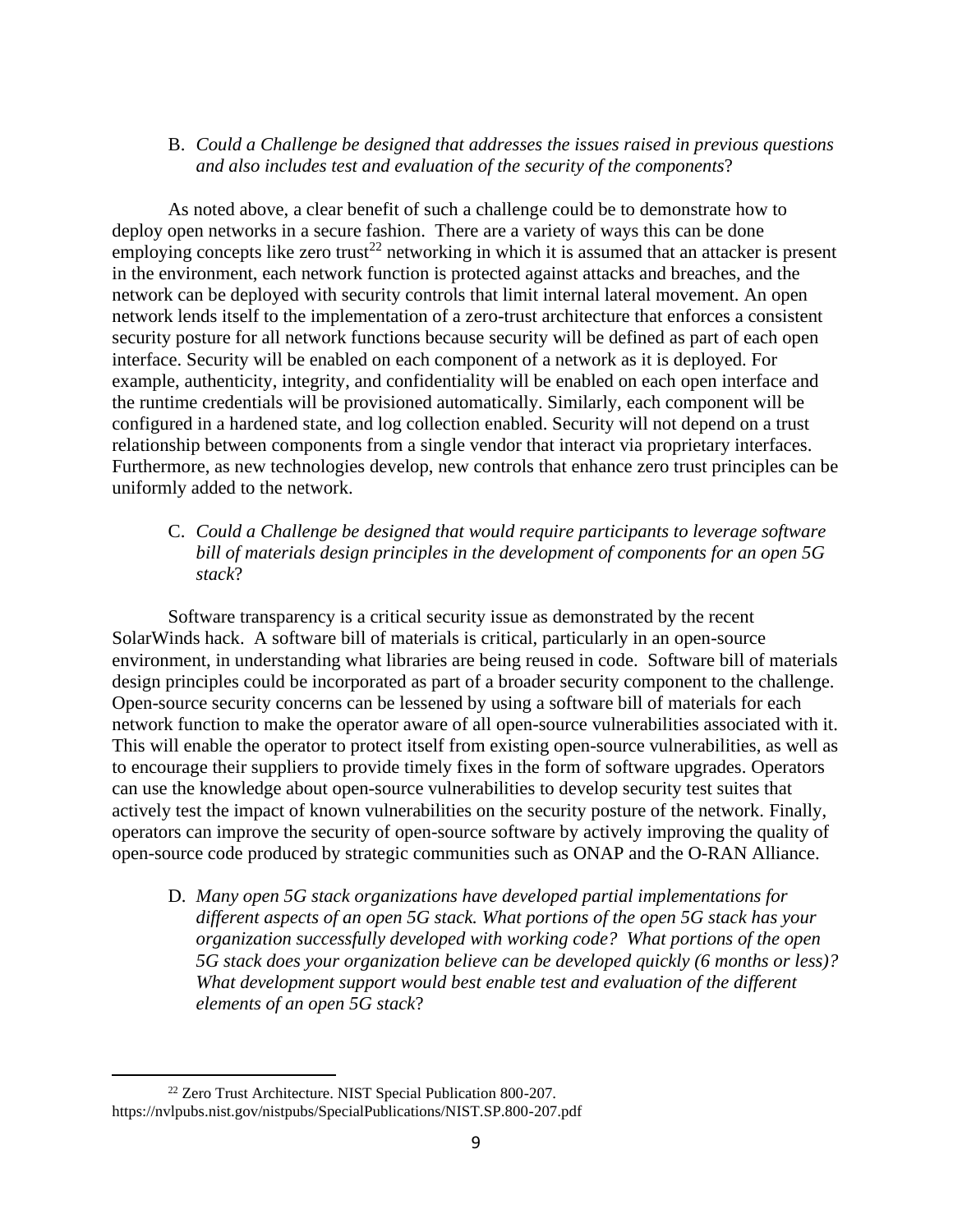AT&T is committed to deploying an open network. AT&T has developed and collaborated on varying aspects of an open 5G stack, including the following:  $^{23}$ 

- AT&T and CommScope are showcasing O-RAN's Vendor Agnostic Operations, Administration and Maintenance (OAM) Architecture and O1 Interface Specification.
- AT&T and Nokia have co-developed an open source Near-Real-Time Intelligent Controller (near-RIC) in O-RAN OSC running at the Network Edge on an Akraino-Based Open Cloud Platform.
- Ciena, Radisys, Wind River, AT&T and DISH Network are co-sponsoring a demonstration of 5G Edge orchestration and optimization.
- AT&T, Commscope, and Intel are demonstrating mmWave 5G gNB and 7.2x open fronthaul demo.

In 2021, AT&T will be conducting a number of trials with vendors and partners to validate, test, and mature the O-RAN software stack for both 5G and 4G/LTE, and will continue working to accelerate innovation of third-party network applications.

AT&T has also been a key player in the Linux Foundation ONAP Project, leading the charge to provide automation capabilities in support of SDN/5G and ORAN as follows:

- Instantiation of 5GC CNFs on Open source k8s cluster using ONAP [\(5GCFree\)](https://free5gc.org/) Open 5G Stack.
- Discussion with DARPA to position ONAP as part of Open, Programmable, Secure 5G Network - [https://www.darpa.mil/program/open-programmable](https://www.darpa.mil/program/open-programmable-secure-5g)[secure-5g.](https://www.darpa.mil/program/open-programmable-secure-5g)
- Development and verification of a number of [5G use cases](https://www.onap.org/architecture/use-cases-blue-prints) and functional requirements using ONAP, including E2E Network Slicing, 5G SON (Self-Organizing Networks), and 5G Network optimization.
- Some components of ONAP are also re-used in XGVela, a 5G cloud-native opensource framework.

AT&T further collaborated with Intel to create the Airship opensource project, hosted by the Open Infrastructure Foundation. Airship is a collection of loosely coupled but interoperable open source tools that declaratively automate cloud provisioning. Airship is a robust delivery mechanism for organizations who want to embrace containers as the new unit of infrastructure delivery at scale. Starting from raw bare metal infrastructure, Airship manages the full lifecycle of data center infrastructure to deliver a production-grade Kubernetes cluster with Helm deployed artifacts, including OpenStack-Helm. Airship allows operators to manage their infrastructure deployments and lifecycle through the declarative YAML documents that describe an Airship environment. AT&T uses Airship and other CNCF opensource projects like Kubernettes to build and deploy the 5G user plane and control plane.

<sup>23</sup> *O-RAN Alliance Continues to Grow as Global Operators and Suppliers Reach Across Borders to Collaborate on Open Innovation in Radio Access Networks*, available at [2020-02-20\\_O-](https://static1.squarespace.com/static/5ad774cce74940d7115044b0/t/5e4ed59178b98159a8b1f881/1582224786007/2020-02-20_O-RAN+progress+PR_v1.0.pdf)[RAN+progress+PR\\_v1.0.pdf \(squarespace.com\)](https://static1.squarespace.com/static/5ad774cce74940d7115044b0/t/5e4ed59178b98159a8b1f881/1582224786007/2020-02-20_O-RAN+progress+PR_v1.0.pdf).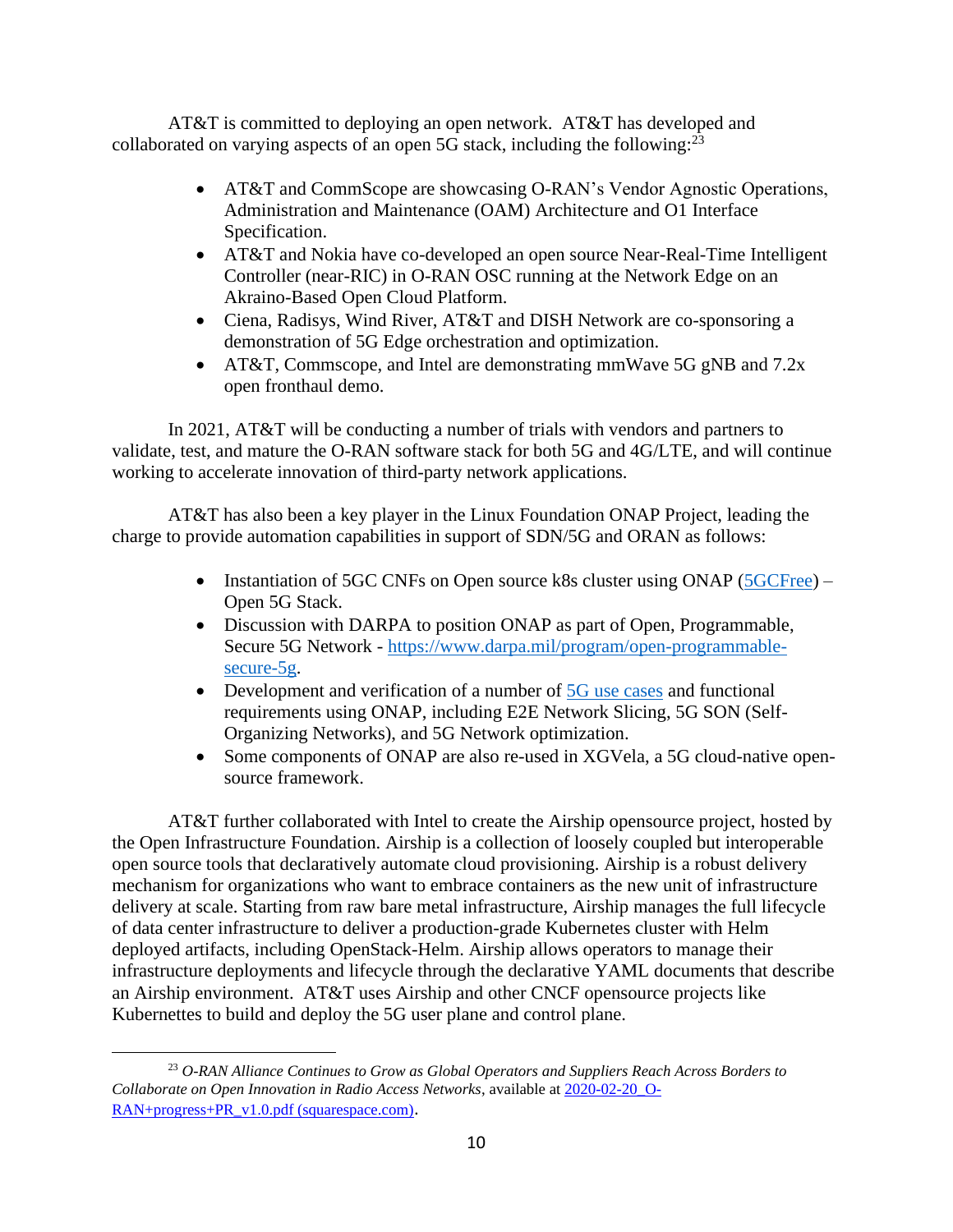On the topic of development support, the Challenge would benefit from an Open 5G Cloud infrastructure that serves as the network function virtualization infrastructure (NFVI) for the test and evaluation of the different elements of an open 5G stack, including the Open 5G Cloud stacks. AT&T encourages DOD/NTIA and DOD to stand up a 5G cloud infrastructure based on the newly formed Linux Foundation Project called Anuket. Anuket provides benefits to mobile network operators (e.g., telecommunication companies, enterprises, and others telcos and enterprise operators) with a common NFVI for testing open 5G workloads based on NFV and CNF. Anuket "delivers a common model, standardized reference infrastructure specifications, and conformance and performance frameworks for virtualized and containerized network functions, enabling faster, more robust onboarding into production, reducing costs and accelerating communications digital transformations."<sup>24</sup>

## E. *What 5G enabling features should be highlighted in the Challenge, such as software defined networking, network slicing, network function virtualization, radio access network intelligent controller, radio access network virtualization*?

NTIA and DOD would benefit from a focus on all 5G enabling features listed: software defined networking, network slicing, network function virtualization, radio access network intelligent controller, and radio access network virtualization. An expanded list of 5G enabling features for consideration are millimeter wave; massive MIMO; network ultra-densification; new radio access techniques; multi-access edge computing for 5G core and RAN functions; network edge computing where cloud service providers and enterprises interwork with the 5G core; mission critical services applicable to FirstNet and DOD needs including device-to-device connectivity; scalable Internet of Things; big data and mobile cloud computing; and ONAP for the management and orchestration of a diverse and open 5G network.

An underlying, key enabling feature of an Open 5G stack is the 5G cloud infrastructure. As noted above, all Challenge activities would benefit from a common 5G cloud infrastructure based on the Linux Foundation Anuket Project because it would minimize the level of customized support, improve interoperability, and reduce cost, all benefiting 5G network operators (telcos, enterprises, etc.), cloud infrastructure vendors, and network function vendors.

To round out a key list of 5G enabling features, the NTIA and DOD would benefit the challenge with strong 3GPP security mechanisms for open 5G networks, including Security Edge Protection Proxy (SEPP) for 5G roaming and Network-to-Network Protection, Increased Home Network Control for Authentication, and Unified Authentication Framework.

# **V. TIMEFRAME & INFRASTRUCTURE**

A. *What software and hardware infrastructure will be needed to successfully execute this Challenge*?

<sup>24</sup> <https://anuket.io/>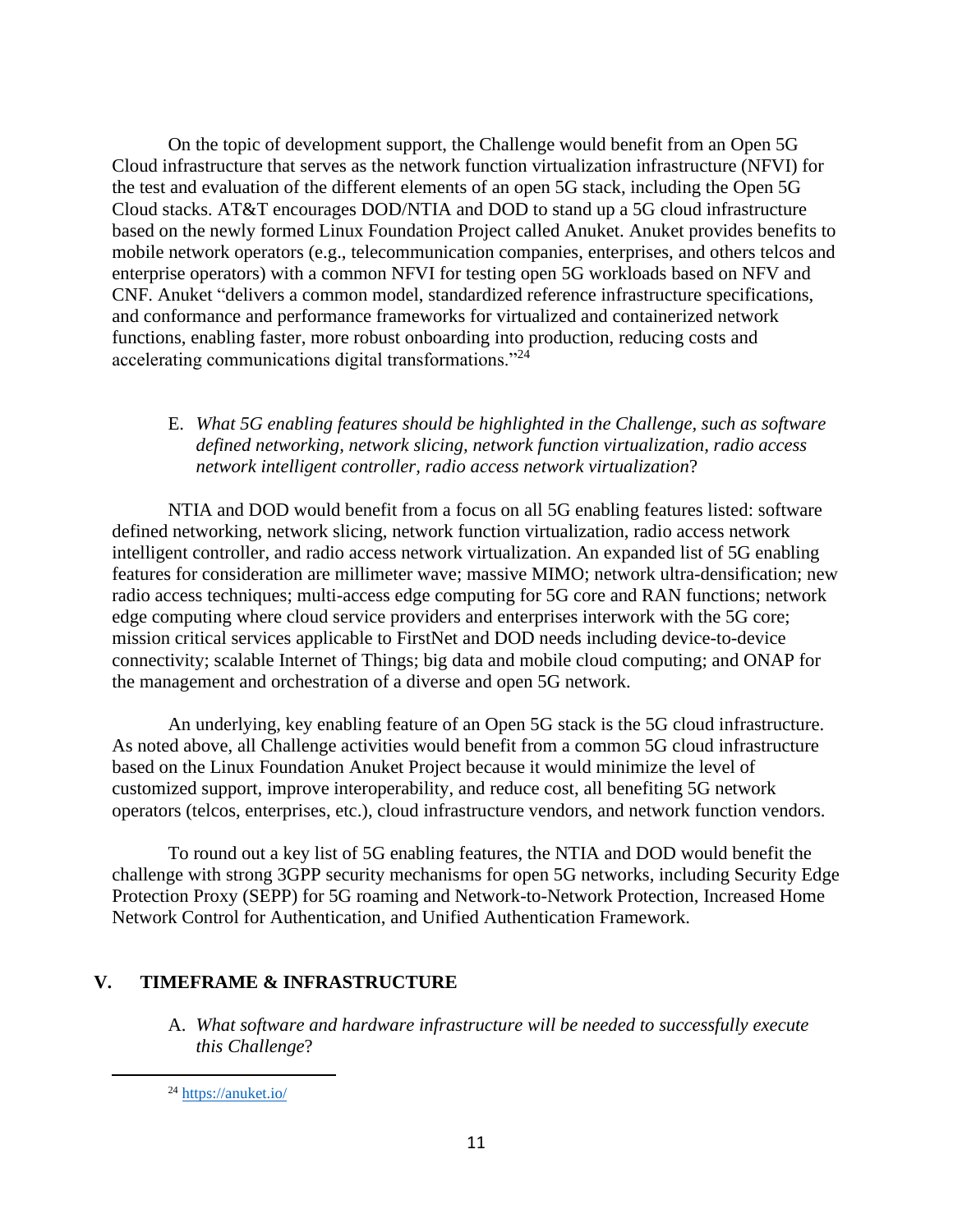DOD could model a test bed after the NIST NCCOE security test bed mentioned above. As for specific requirements, once DOD has more specific requirements, AT&T Labs has extensive experience with integrating network technologies and has multiple labs and looks forward to opportunities to partner with DOD on implementing their vision.

*B. What is a reasonable timeframe to structure such a Challenge? Should there be different phases for such a Challenge? If so, what are appropriate timelines for each suggested phase?*

We believe that DOD should establish an iterative process that runs over a number of years. It is a reasonable objective to assume that if DOD proceeds on establishing a test environment that it could be turned up within 6-12 months and initial equipment could be tested or evaluated. Additional use cases could be tested over time. The goal should be start small, develop an iterative process and layer on more complex capabilities over a number of years.

### **VI. APPENDIX: PROPOSED USE CASES FOR POSSIBLE TEST ENVIRONMENT**

As noted above, one way DOD can construct a challenge is through the creation of a 5G test environment or smaller scale deployment based upon an O-RAN Alliance compliant architecture. DOD could establish a true plug-and-play environment open to any vendor that meets the O-RAN Alliance specifications and has published interfaces to ensure interoperability between equipment. This would also extend to the software layer as we discuss in our comments. The DOD could also conduct specific use cases or test scenarios around demonstration security for open networks such as those outlined below.

#### **Security Use Case 1: Software Bill of Materials (SBOM) based testing.**

The open 5G ecosystem will be increasingly dependent on software that includes opensource code. Open-source use in communications networks has received increasing scrutiny because the exploit of a known open-source vulnerability in a 5G network could be devastating. To reduce this risk, this proposal will develop a prototype SBOM based testing platform consisting of a suite of tests for known vulnerabilities (CVEs) in open-source packages commonly used in 5G component implementations and a methodology for integrating the CVE tests into end to end (E2E) tests of an application.

#### **Security Use Case 2: Testing race condition between xAPPs in the O-RAN Alliance RIC.**

Ericsson and others have identified competing xApps as a potential threat to the security and availability of an open RAN deployment.<sup>25</sup> 26 As more xApps are introduced into the RAN to provide near-real time management of network functions, the chances arise that different xApps will introduce race conditions. This proposal will develop a model driven testing platform

<sup>25</sup> *Security considerations of Open RAN*, https://www.ericsson.com/en/security/security-considerations-ofopen-ran?utm\_source=linkedin&utm\_medium=social\_organic&utm\_campaign=Networks\_MANA\_Radio\_System-Antenna\_System\_20200819.

<sup>&</sup>lt;sup>26</sup> The O-RAN ALLIANCE Security Task Group Tackles Security Challenges on All O-RAN Interfaces and Components. https://www.o-ran.org/blog/2020/10/24/the-o-ran-alliance-security-task-group-tackles-securitychallenges-on-all-o-ran-interfaces-and-components.